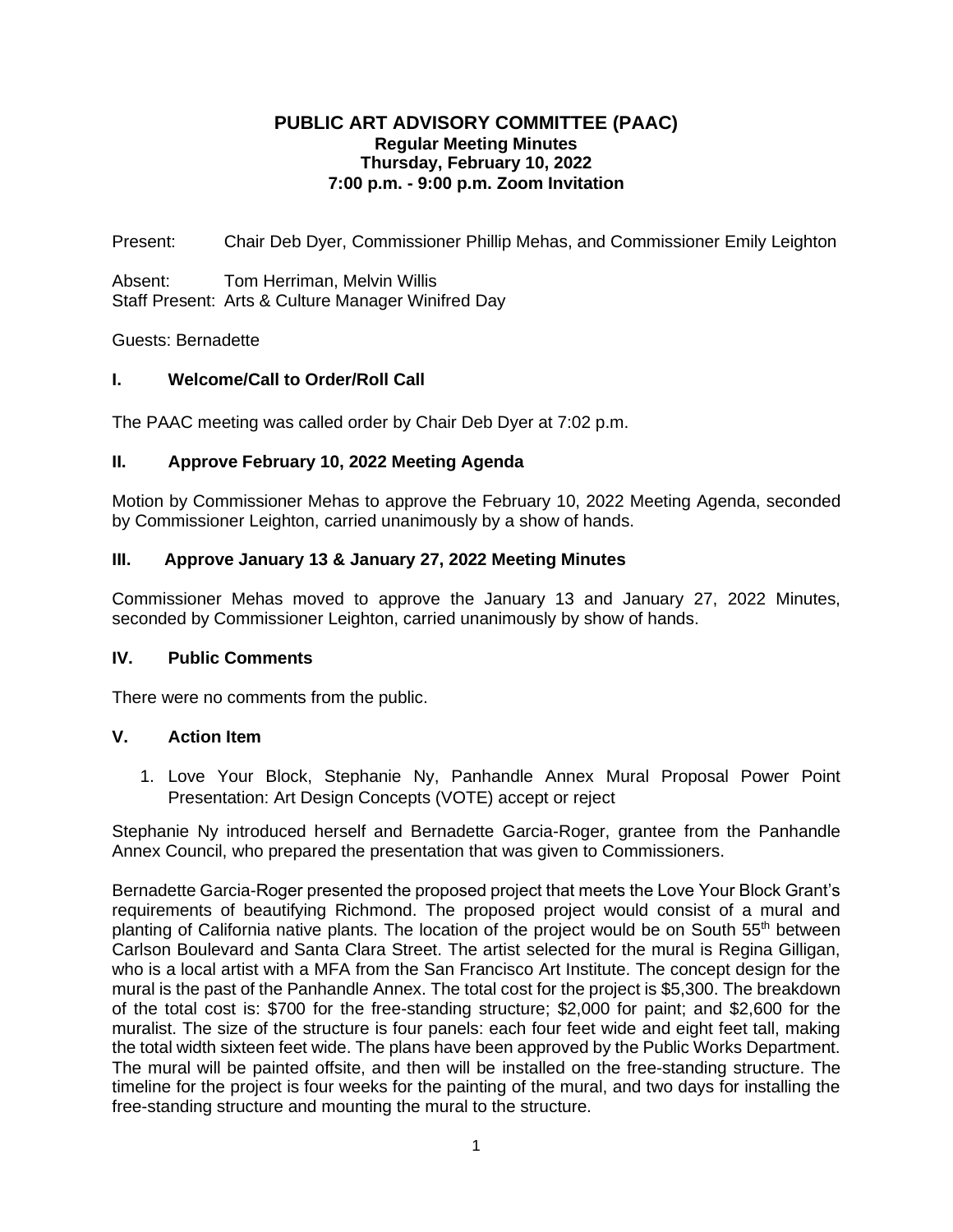Chair Dyer clarified that community members will be assisting in the preparation of the panels, painting of the mural, and have helped create the design for the mural.

Bernadette stated there will be a focus on California-grown plants to help with sustainable gardening. In addition, the goal is for the mural to be installed in April.

Commissioner Leighton asked how the plants and mural would be maintained. Bernadette responded that they will be purchasing Clever Clean, and Regina will be adding a sheer coat to the mural to ensure that it is easy to clean graffiti off the mural.

Commissioner Mehas asked if they will be setting aside some money for future paint and brushes; however, Bernadette stated that they didn't plan to.

Commissioner Mehas brought up the concern of graffiti because right now they are in the process of repairing murals with graffiti and it is going to cost \$18,000 and depending on how far down the line the mural is graffitied, it is difficult to match the paint colors.

On the discussion, Bernadette stated that they would keep that in mind when purchasing paint.

Chair Dyer stated that she noticed they are purchasing Nova acrylic paint, which is what is recommended for murals, which will be helpful. Bernadette stated that Regina has been working with Presidios to ensure that the appropriate paint is used. Chair Dyer stated that the plans are very detailed, especially with the sealing of the plywood.

Staff Winifred Day asked Bernadette what COVID-19 protocols will be followed since the community will be involved. Bernadette stated that masks will be used at all times and community members will try to keep six feet apart when possible.

Chair Dyer called for a motion to either accept or reject the proposal from Bernadette.

Motion by Commissioner Leighton to accept the proposal, seconded by Commissioner Mehas, carried unanimously by show of hands.

#### **VI. Information Items**

1. RYSE Mural update – Dan Reilly, Innovation Director

Dan Reilly stated that for the mural process, RYSE collaborated with California College of the Arts, the Alliance for Media Arts and Culture, Agana of Few and Far Women, and the community. The key themes for visualization were fueled by love and rage, building upon the legacy of ancestors, protest and community building, movement building, portal/path for transition and transformation, and inclusiveness (LGBTQ+, Youth BIPOC). The project total budget is \$44,150. The breakdown of the budget is: \$5,000 for Emerging Community Artists; \$9,350 for CCA Artist Interns, \$15,400 for Artist Collaborators/Design Facilitators; \$5,500 for Production Artists; and \$8,900 for Production Equipment and Materials. The mural was completed on February 2<sup>nd</sup>, 2022 and is twenty-four feet wide and thirty feet tall.

2. Nevin Plaza – SLATE update

Danielle of SLATE stated they are currently working on the first phase of the project, which is the renovation of the existing building. The building design has changed since the last time Danielle